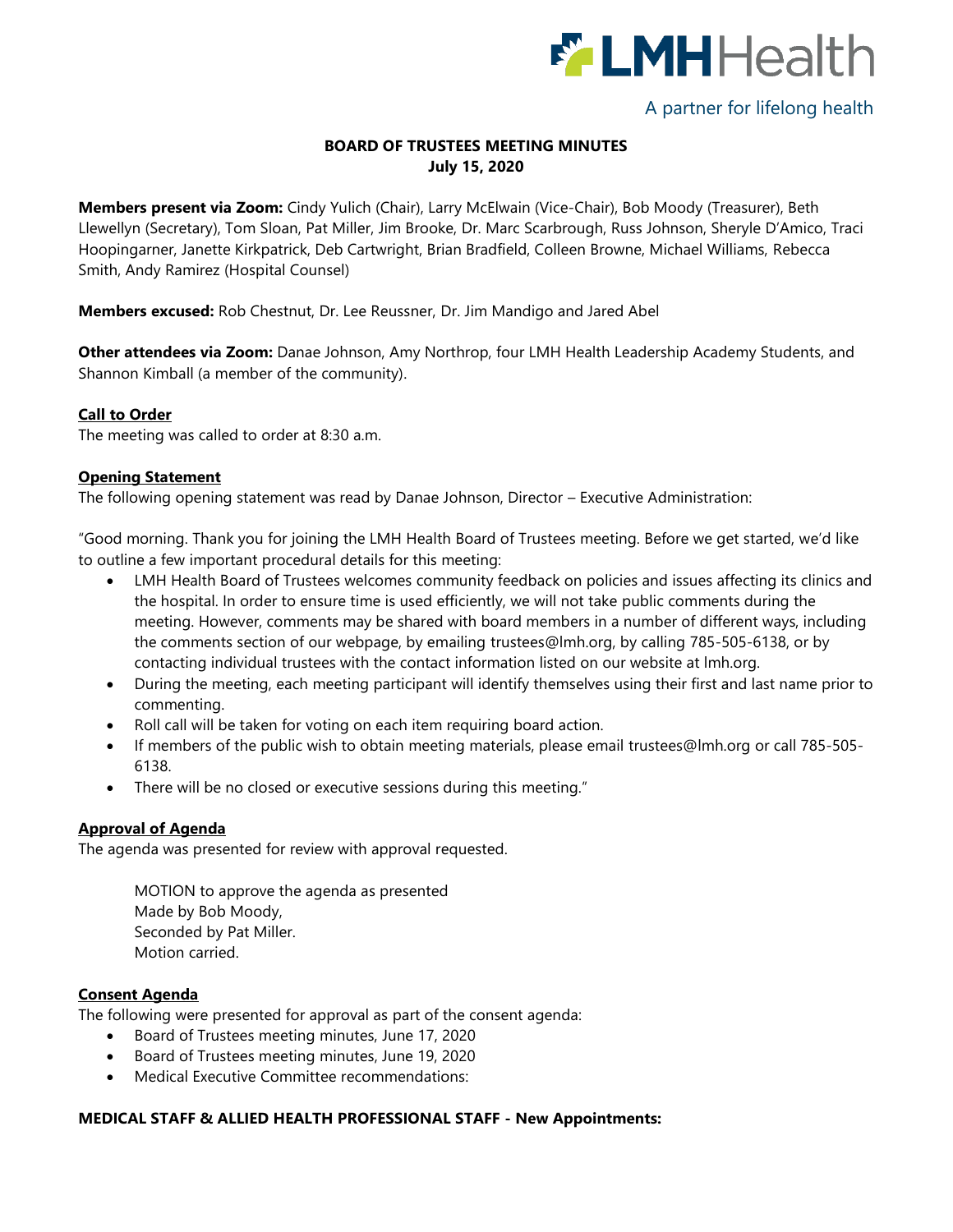

**Hope Beatte, MD** (Consulting; Tele-Psychiatry) – Initial appointment 7/15/2020 not to exceed 2 years. **Raul Cabos, MD** (Active Non-Admitting; Internal Medicine/Rheumatology) – Initial appointment 7/15/2020 not to exceed 2 years.

**Quintin Cokingtin, MD & Sidney Devins, MD** (Consulting; Internal Medicine/Pulmonary/Sleep Med) – Initial appointment 7/15/2020 not to exceed 2 years.

**Naga Garikipati, MD** (Active Admitting; Internal Medicine/Cardiology) – Initial appointment 7/15/2020 not to exceed 2 years.

**Kyle Odom, DMD** (Active Admitting; Surgery/Oral Maxillofacial) – Initial appointment 7/15/2020 not to exceed 2 years.

**Rashid Riaz, MD** (Active Admitting; Internal Medicine/Pulmonary) – Initial appointment 7/15/2020 not to exceed 2 years.

**Joy-Ann Tabanor-Gayle, MD** (Active Non-Admitting; Internal Medicine/Rheumatology) – Initial appointment 7/15/2020 not to exceed 2 years.

**Amy Baker, APRN** (LMH Employee; Sponsors: First Med LMH Health) - Initial appointment 7/15/2020 not to exceed 2 years.

**Jessica Dalton, APRN** (LMH Employee; Sponsors: First Med LMH Health) - Initial appointment 7/15/2020 not to exceed 2 years.

**Melissa Ferguson, APRN** (LMH Employee; Sponsors: First Med LMH Health) - Initial appointment 7/15/2020 not to exceed 2 years.

**Susan Hampton, APRN** (LMH Employee; Sponsors: Lawrence GI Consultants) - Initial appointment 7/15/2020 not to exceed 2 years.

**Chantee Redding, CNM** (LMH Employee; Sponsors: Lawrence OB/GYN Specialists) - Initial appointment 7/15/2020 not to exceed 2 years.

**Patricia Sheridan-Young, PA** (LMH Employee; Sponsors: First Med LMH Health) - Initial appointment 7/15/2020 not to exceed 2 years.

#### **MEDICAL & LMH EMPLOYEE/ALLIED HEALTH PROFESSIONAL STAFF – Reappointments:**

**Anita Aldrich, MD** (Active Admitting; Surgery) – Reappointment 8/1/20 not to exceed 2 years. **Cody Christline, DDS** (Active Admitting; Surgery) – Reappointment 8/1/20 not to exceed 2 years. **Kaitlin Ditch, MD** (Active Admitting; Medicine) – Reappointment 8/1/20 not to exceed 2 years. **Walter Farrell, MD** (Active Admitting; Medicine) – Reappointment 8/1/20 not to exceed 2 years. **David Goering, MD** (Active Admitting; Medicine) – Reappointment 8/1/20 not to exceed 2 years. **J. Waco Goodnight, MD** (Active Admitting; Pediatrics) – Reappointment 8/1/20 not to exceed 2 years. Adam Goodyear, MD (Active Admitting; Surgery) – Reappointment 8/1/20 not to exceed 2 years. **Malati Harris, MD** (Active Admitting; Family Practice) – Reappointment 8/1/20 not to exceed 2 years. **Luke Huerter, MD** (Active Admitting; Medicine) – Reappointment 8/1/20 not to exceed 2 years. **James Huston, MD** (Active Admitting; Surgery) – Reappointment 8/1/20 not to exceed 2 years. **Joseph Jares, MD** (Consulting; Medicine) – Reappointment 8/1/20 not to exceed 2 years. **Melissa Kalb, MD** (Active Admitting; Family Practice) – Reappointment 8/1/20 not to exceed 2 years. **Thomas Lancaster, MD** (Active Admitting; Pediatrics) – Reappointment 8/1/20 not to exceed 2 years. **William Nowack, MD** (Consulting; Medicine) – Reappointment 8/1/20 not to exceed 2 years. **Mark Oertel, MD** (Active Admitting; Medicine) – Reappointment 8/1/20 not to exceed 2 years. **Jodi Palmer, MD** (Active Admitting; Medicine) – Reappointment 8/1/20 not to exceed 2 years. **Blake Phipps, MD** (Active Admitting; Family Practice) – Reappointment 8/1/20 not to exceed 2 years. **Barbara Schupp, DDS** (Active Admitting; Surgery) – Reappointment 8/1/20 not to exceed 2 years. Richard Sosinski, MD (Active Admitting; Medicine) – Reappointment 8/1/20 not to exceed 2 years. **Christopher Stapley, DO** (Consulting; Pediatrics) – Reappointment 8/1/20 not to exceed 2 years. **William Weatherford, MD** (Active Non-Admitting; Family Practice) – Reappointment 8/1/20 not to exceed 2 years.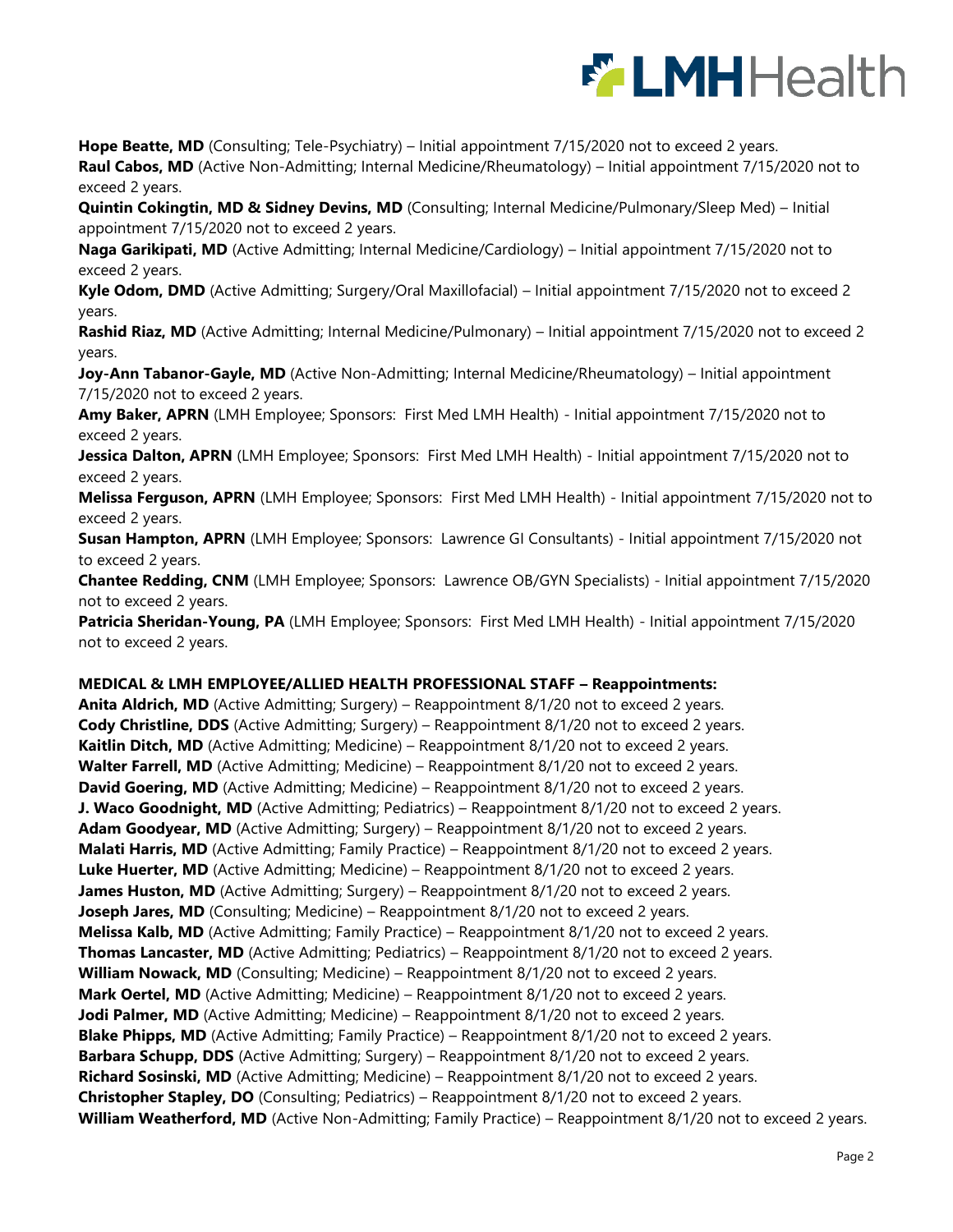

**Lindsay Davison, PA** (OrthoKansas/Surgery; LMH Employee) – Reappointment 8/1/20 not to exceed 2 years. **Ryan Hartman, APRN** (Hospitalist/Medicine; Allied Health) – Reappointment 8/1/20 not to exceed 2 years. **Kelsey Nehrig, PA** (Vascular/Surgery; Allied Health) – Reappointment 8/1/20 not to exceed 2 years. **Karen Roberts, APRN** (IMG/Medicine; LMH Employee) – Reappointment 8/1/20 not to exceed 2 years. **Julie Shrack, PA** (ED; Allied Health) – Reappointment 8/1/20 not to exceed 2 years. **Janelle Williamson, APRN** (Pain & Palliative/Medicine; LMH Employee) – Reappointment 8/1/20 not to exceed 2 years.

### **FOCUSED PRACTITIONER PRACTICE EVALUATIONS:**

**Jenna Hornbeck, PA** – AHP; OrthoKansas – Initial

### **PRIVILEGE &/or STATUS CHANGES & RESIGNATIONS:**

**Drs. Richard Wendt, James Huston & Adam Goodyear –** Active Admitting; Orthopedic Surgery – Requests privilege additions of "Mako Interactive Arm for Partial & Total Knee Procedures." **Megan Amyx, APRN –** LMH Employee/Internal Medicine Group – Maternity leave effective 6/24/20 through 9/7/2020.

MOTION to approve the consent agenda Made by Pat Miller, Seconded by Tom Sloan Motion carried

### **CEO Report**

- **CEO Report:** Russ Johnson, President and CEO, reported on the following:
	- **Follow up discussion on ED / Hospitalist contracts and next steps:** The hospital is now pursuing discussions on two courses: ED clinicians with LEMA and Hospitalists with Drs. Taylor and Kimball. Both discussions are moving forward positively and it is anticipated that they will be substantially complete by end of August. All parties have agreed on staffing and are now focusing on shared goals.
	- **KOMA / KORA inquiries:** Recently, the hospital has received several inquiries about our compliance with KOMA. The executive team along with legal counsel has reviewed meeting announcements, deliberations and minutes and have determined that the hospital is in compliance with KOMA. The hospital has also received several KORA inquiries and has fulfilled them.
	- **Review of decision making authority:** LMH has a Policy on Contractual Approval and Authority which was followed during the ED / Hospitalist contract evaluation process. The Board has asked to review this policy at the August meeting. The executive team is in the process of reviewing the existing policy and will have recommendations for the Board for their review in August. At the meeting with the Medical Executive Committee on July 1, the executive team shared a draft, proposed process for hospital-based provider contract review. In August, they will be working closely with the MEC to gather their feedback and will present the results to the Board in September.
	- **COVID-19:** Mr. Johnson discussed the hospital's ongoing activity related to the pandemic. Staff have been exemplary in their response through the execution of numerous safety measures for patients and staff, the quick setup of the Respiratory Evaluation Clinic for testing and the new COVID-dedicated care floor. The hospital currently has seven COVID positive inpatients; four of those persons are on the new COVID-dedicated floor, and the others are located in specialty, high-care areas in COVID-designated rooms. All these areas have negative air-flow rooms to protect staff and patients. Current personal protective equipment stockpiles also remain strong. As positive cases increase in the area, LMH Health employee exposures through community contact outside of the hospital and clinics is rising. LMH